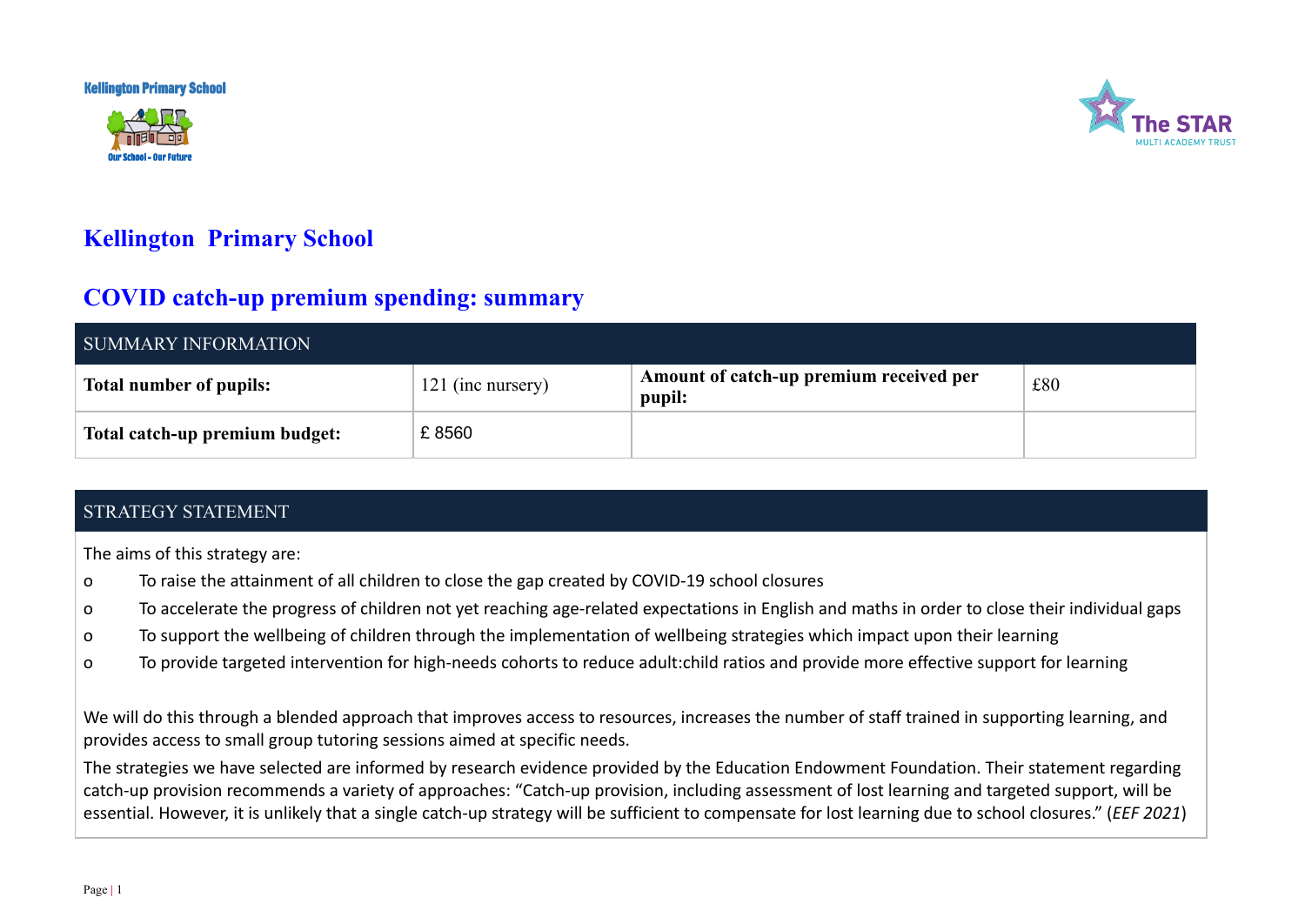Individual research analysis of the selected strategies indicates these positive gains:

"There is extensive evidence showing the impact of [tutoring](https://educationendowmentfoundation.org.uk/evidence-summaries/teaching-learning-toolkit/small-group-tuition/) to support pupils who have fallen behind. Overall, evidence shows that small group tuition is effective and, as a rule of thumb, the smaller the group the better."

"Social and Emotional Learning interventions have an identifiable and valuable impact on attitudes to learning and social relationships in school. They also have an average overall impact of four months' additional progress on attainment."

"Evidence suggests that TAs can have a positive impact on academic achievement."

## **Planned expenditure for current academic year**

| <b>Quality of teaching for all</b>                                                                                                                      |                                                                                                                                             |                                                                                                                                                                                                                                         |                                                                         |                                                    |                                                                                                                            |
|---------------------------------------------------------------------------------------------------------------------------------------------------------|---------------------------------------------------------------------------------------------------------------------------------------------|-----------------------------------------------------------------------------------------------------------------------------------------------------------------------------------------------------------------------------------------|-------------------------------------------------------------------------|----------------------------------------------------|----------------------------------------------------------------------------------------------------------------------------|
| <b>Action</b>                                                                                                                                           | <b>Intended outcome</b><br>and success<br>criteria                                                                                          | What's the evidence and<br>rationale for this choice?                                                                                                                                                                                   | How will you make sure it's<br>implemented well?                        | <b>Staff</b><br>lead                               | When will you<br>review this?                                                                                              |
| Provision of release<br>time for assessment<br>of children and<br>professional<br>conversation<br>between SLT<br>(Catch-Up Leads) and<br>class teachers | Planning for<br>provision of<br>identified<br>interventions<br>Impact of<br>intervention shows<br>closure of identified<br>gaps in learning | 'Setting aside time to enable<br>teachers to assess pupils'<br>wellbeing and learning needs is<br>likely to make it easier for<br>teachers and other school staff to<br>provide effective support.' EEF<br>Covid-19 Support for Schools | Release time planned and cover<br>arranged in advance each half<br>term | Amy<br>Beadnell-<br>Bevin and<br>Helen<br>Humphrys | Half termly<br>PP meetings<br>undertaken<br><b>Gaps in learning</b><br>identified and<br><i>interventions</i><br>targeted. |
| Total budgeted cost:                                                                                                                                    |                                                                                                                                             |                                                                                                                                                                                                                                         |                                                                         | 500                                                |                                                                                                                            |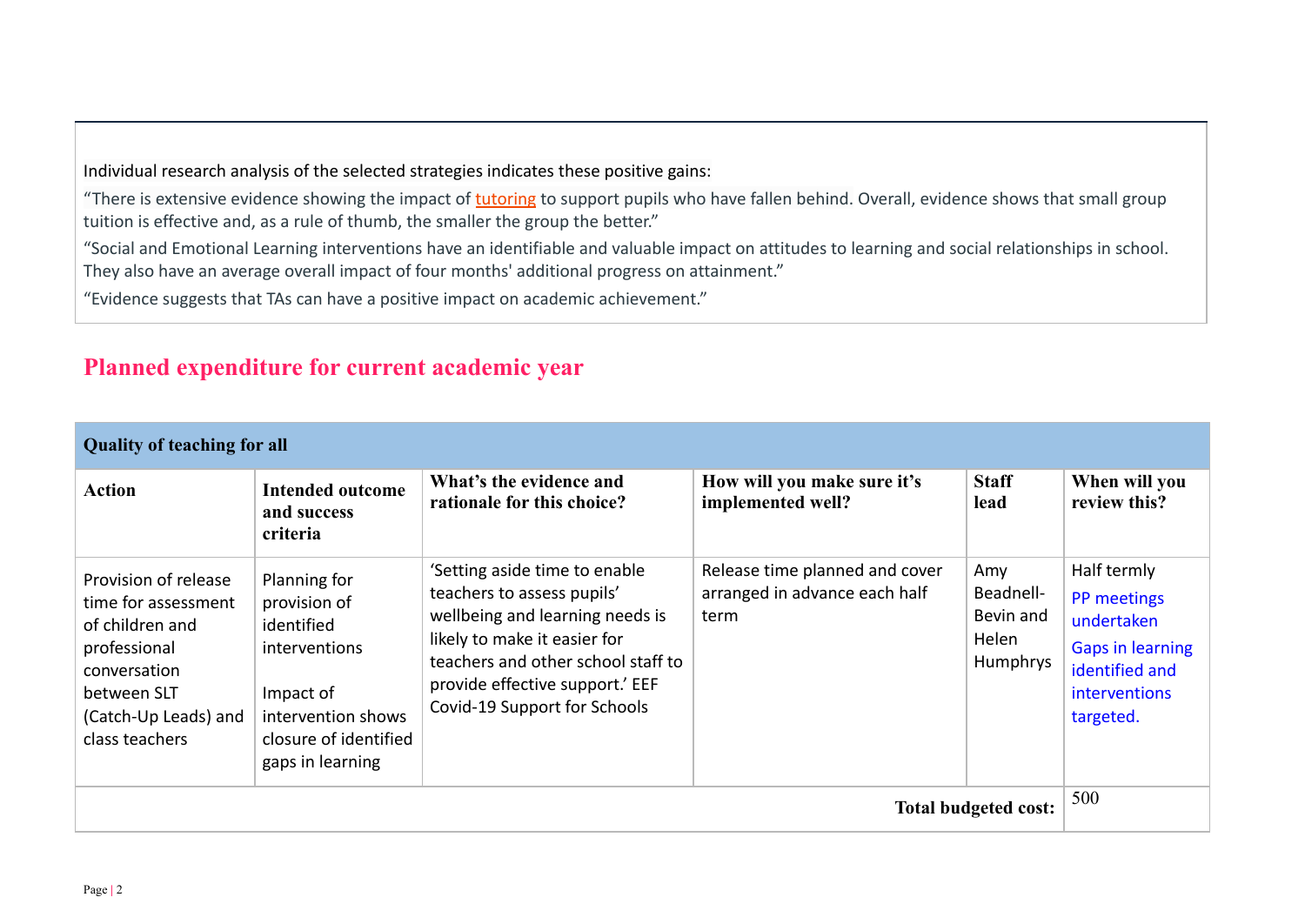| <b>Targeted support</b>                                                                         |                                                                                                                                                                         |                                                                                                                                                                                                                                          |                                                                                                                                                                                                                                                          |                                  |                                                                                                                                                                                                                                                        |
|-------------------------------------------------------------------------------------------------|-------------------------------------------------------------------------------------------------------------------------------------------------------------------------|------------------------------------------------------------------------------------------------------------------------------------------------------------------------------------------------------------------------------------------|----------------------------------------------------------------------------------------------------------------------------------------------------------------------------------------------------------------------------------------------------------|----------------------------------|--------------------------------------------------------------------------------------------------------------------------------------------------------------------------------------------------------------------------------------------------------|
| <b>Action</b>                                                                                   | <b>Intended outcome</b><br>and success<br>criteria                                                                                                                      | What's the evidence and<br>rationale for this choice?                                                                                                                                                                                    | How will you make sure it's<br>implemented well?                                                                                                                                                                                                         | <b>Staff</b><br>lead             | When will you<br>review this?                                                                                                                                                                                                                          |
| Additional 0.25fte<br>teaching assistant to<br>support<br>interventions in<br>Reception and KS1 | Children leave<br>reception and KS1<br>with firm<br>foundations in<br>English and maths<br>to enable them to<br>make good<br>progress as they<br>move through<br>school | "Evidence suggests that TAs can<br>have a positive impact on<br>academic achievement."                                                                                                                                                   | Allocation of an effective TA to<br>the interventions<br>CPD and provision of relevant<br>interventions to ensure that this<br>is implemented swiftly and<br>effectively.<br>Monitoring, school appraisal and<br>support will monitor and manage<br>this | Amy<br>Beadnell-<br><b>Bevin</b> | Half termly<br>appraisal,<br>monitoring and<br>pupil progress<br>analysis.<br><b>Outcomes in</b><br><b>EYFS</b> were<br>improved.<br><b>Targeted</b><br>intervention<br>across KS1<br>Opportunities<br>maximised for<br>initiating sticky<br>learning. |
| Additional 0.5fte<br>teaching assistant to<br>support small group<br>interventions in KS2       | A higher<br>percentage of<br>children in the<br>target cohorts are<br>at or above ARE in<br>maths and English.                                                          | "There is extensive evidence<br>showing the impact of tutoring to<br>support pupils who have fallen<br>behind. Overall, evidence<br>shows that small group tuition is<br>effective and, as a rule of thumb,<br>the smaller the group the | Allocation of an effective TA to<br>the interventions<br>CPD and provision of relevant<br>interventions to ensure that this<br>is implemented swiftly and<br>effectively.                                                                                | Helen<br>Humphrys                | Half termly<br>appraisal,<br>monitoring and<br>pupil progress<br>analysis. End of<br>year data<br>showed some<br>improvement in                                                                                                                        |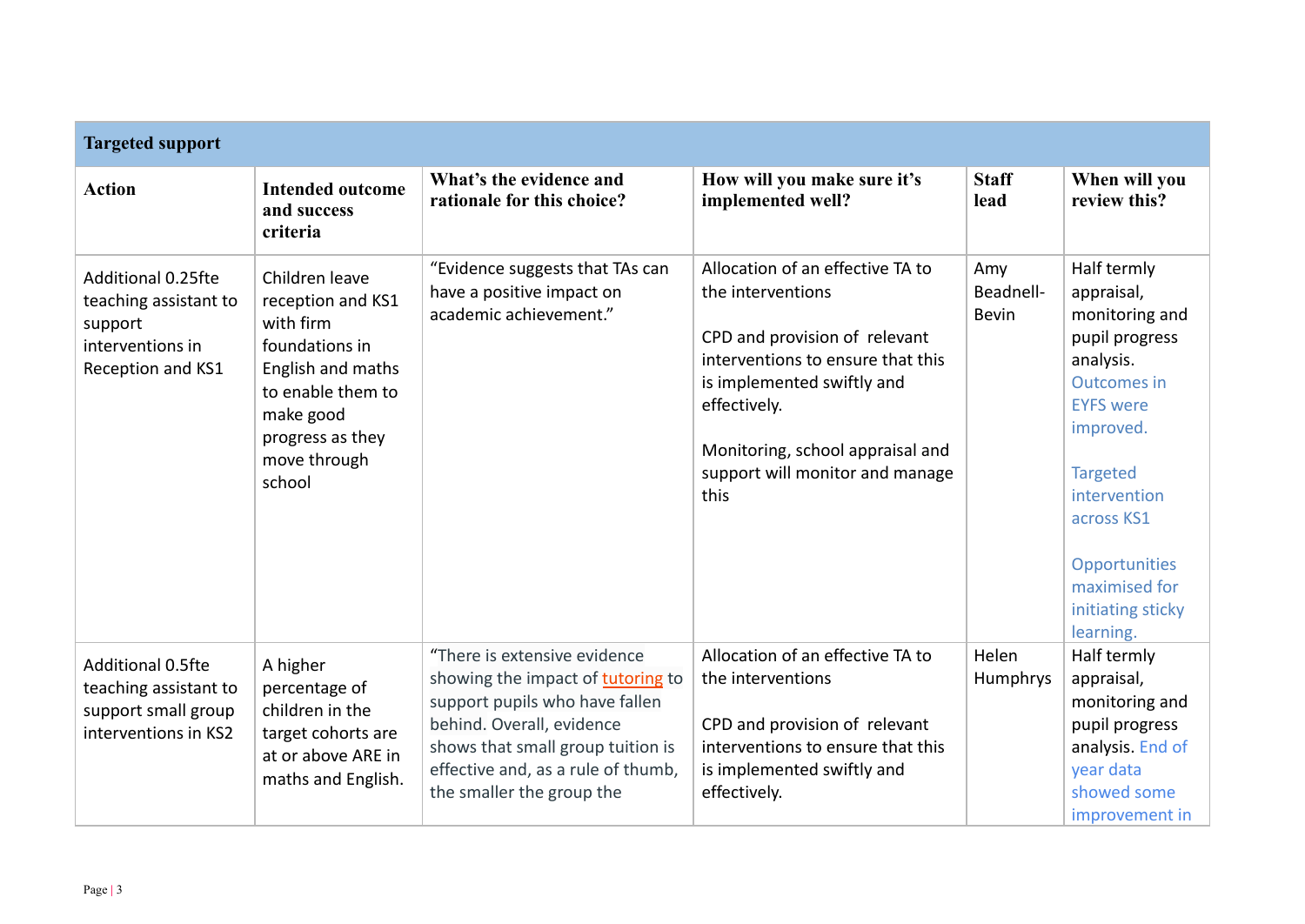|                                                                                                                                | Good progress<br>noted in previously<br>identified areas of<br>weakness.                                                                                                                | better." EEF Covid-19 Support for<br>Schools<br>"Evidence suggests that TAs can<br>have a positive impact on<br>academic achievement."                                                                                          | Monitoring, school appraisal and<br>support will monitor and manage<br>this                                                                                                                                                                                                                                                                                     |                                  | outcomes for<br>some children in<br><b>English and</b><br>Maths.<br><b>Shine</b><br><b>interventions</b><br>used with<br>impact.                                                                                  |
|--------------------------------------------------------------------------------------------------------------------------------|-----------------------------------------------------------------------------------------------------------------------------------------------------------------------------------------|---------------------------------------------------------------------------------------------------------------------------------------------------------------------------------------------------------------------------------|-----------------------------------------------------------------------------------------------------------------------------------------------------------------------------------------------------------------------------------------------------------------------------------------------------------------------------------------------------------------|----------------------------------|-------------------------------------------------------------------------------------------------------------------------------------------------------------------------------------------------------------------|
| Reading leader<br>release time 0.1 FTE<br>to ensure the fidelity<br>of phonics teaching<br>(Floppy's phonics)<br>across school | Higher percentage<br>of pupils meet the<br>expected standard<br>in the national<br>phonics assessment<br>at the end of year1<br>and those that<br>don't achieve in<br>subsequent years. | "What is important is that the<br>programme adopted by the<br>school or setting meets the<br>criteria for high-quality phonic<br>work and that it is adhered to<br>'with fidelity', applied<br>consistently and used regularly" | Support and weekly training is<br>provided to allow fidelity to the<br>programme.<br>Dedicated space and strict<br>timetable to work to<br>Ring Fenced time for quality<br>feedback to class teachers and<br>reading lead<br>Monitoring and observation of<br>sessions taught by the reading<br>leader<br>Half termly assessment of all<br>teaching of phonics. | Amy<br>Beadnell-<br><b>Bevin</b> | Half termly<br>Floppy's phonics<br>assessment<br>conducted by<br>the reading<br>leader<br><b>Success with</b><br>phonics<br>continues.<br>Lowest 20%<br>targeted daily<br>Fidelity to the<br><b>SSP continues</b> |
| <b>Total budgeted cost:</b>                                                                                                    |                                                                                                                                                                                         |                                                                                                                                                                                                                                 |                                                                                                                                                                                                                                                                                                                                                                 |                                  | £6,041                                                                                                                                                                                                            |
| <b>Other approaches</b>                                                                                                        |                                                                                                                                                                                         |                                                                                                                                                                                                                                 |                                                                                                                                                                                                                                                                                                                                                                 |                                  |                                                                                                                                                                                                                   |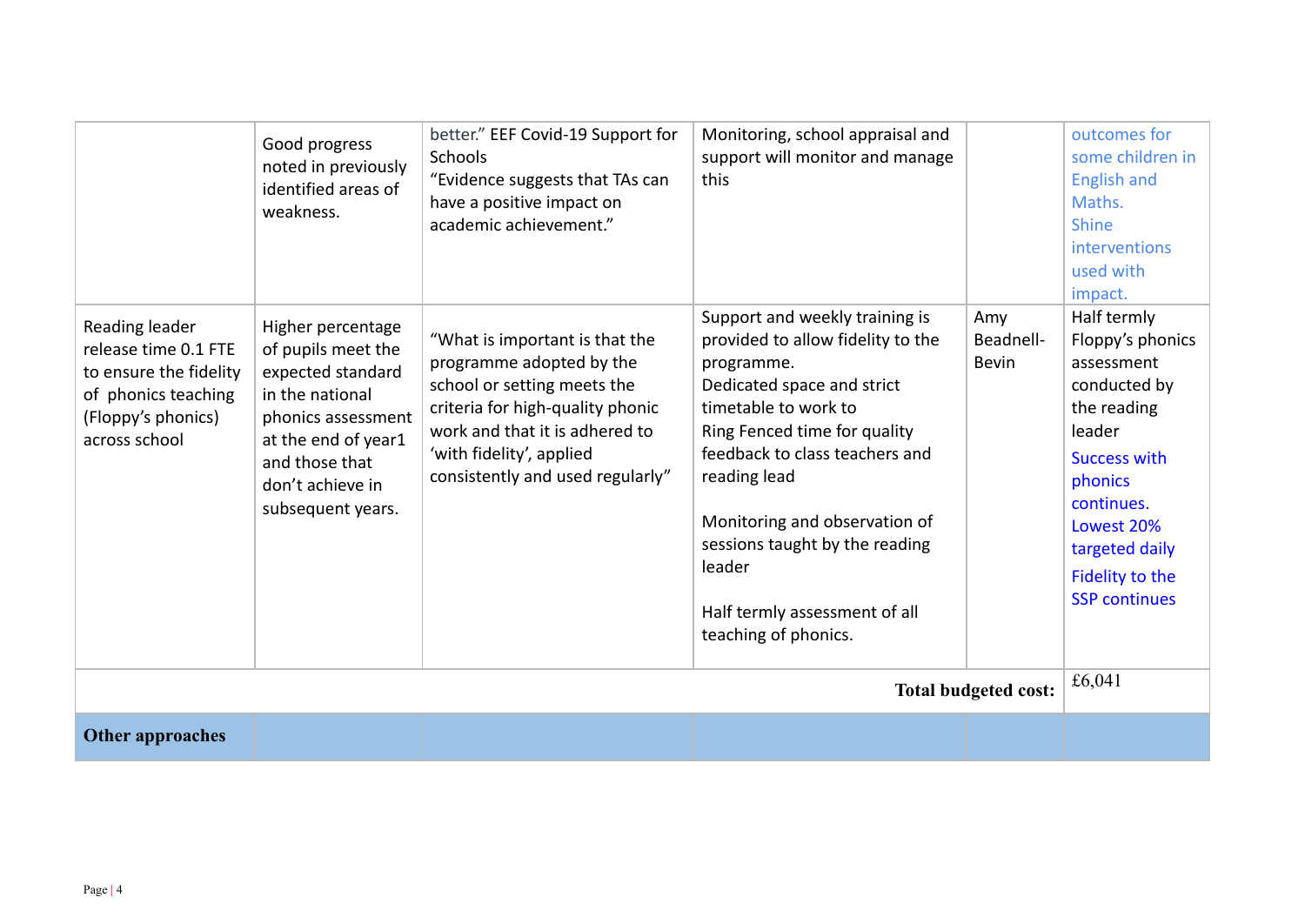| <b>Action</b>                                                                                                                       | <b>Intended outcome</b><br>and success<br>criteria                                                                                                                         | What's the evidence and<br>rationale for this choice?                                                                                                                                                                                                                                   | How will you make sure it's<br>implemented well?                                                                                                                                                                                                                                                   | <b>Staff</b><br>lead                  | When will you<br>review this?                                                                                                                                                                                                              |
|-------------------------------------------------------------------------------------------------------------------------------------|----------------------------------------------------------------------------------------------------------------------------------------------------------------------------|-----------------------------------------------------------------------------------------------------------------------------------------------------------------------------------------------------------------------------------------------------------------------------------------|----------------------------------------------------------------------------------------------------------------------------------------------------------------------------------------------------------------------------------------------------------------------------------------------------|---------------------------------------|--------------------------------------------------------------------------------------------------------------------------------------------------------------------------------------------------------------------------------------------|
| Purchase of Thrive<br>resources to support<br>the emotional<br>wellbeing of all<br>children and to<br>support targeted<br>children. | Pupils social and<br>emotional<br>wellbeing is well<br>supported<br>Gaps in emotional<br>development are<br>identified and<br>intervention<br>planned to support<br>these. | "On average, Social and<br><b>Emotional Learning interventions</b><br>have an identifiable and valuable<br>impact on attitudes to learning<br>and social relationships in school.<br>They also have an average overall<br>impact of four months' additional<br>progress on attainment." | Thrive practitioner (HT) to work<br>with staff to develop a Thrive<br>culture within school<br>To measure impact of individual<br>interventions.<br>Whole class action plans to be<br>developed and reviewed termly<br>with year group teams<br>Staff to be trained to deliver the<br>intervention | Helen<br>Humphrys<br>HT               | Monitoring of<br>sessions and<br>action plan<br>Progress<br>meetings with<br>class teacher<br><b>Two</b><br>practitioners<br>trained.<br>1:1, group and<br>class sessions<br>implemented                                                   |
| Purchase of SEND<br>assessment tools and<br>supporting resources                                                                    | Identify children's<br>specific learning<br>needs.<br>Provide quality<br>differentiated,<br>resources and<br>targeted support to<br>improve progress<br>and attainment.    | Differentiation allows the child to<br>extend their knowledge and skills<br>of every child regardless of their<br>starting point. Differentiation<br>benefits children across the<br>learning continuum                                                                                 | Individual provision maps will<br>identify children areas of need<br>following assessment.<br>Appropriate interventions will be<br>planned, resources provided and<br>strategies implemented.<br>Assessment tracking indicates<br>progress in identified areas of<br>weakness.                     | Helen<br>Humphrys<br>$-$ SEND<br>lead | Monitoring of<br>interventions<br>resources and<br>strategies by<br>SEND lead and<br>progress<br>meeting with<br>class teacher<br><b>SEN Assessment</b><br>tool not<br>purchased.<br><b>Monitoring of</b><br>provision for SEN<br>children |